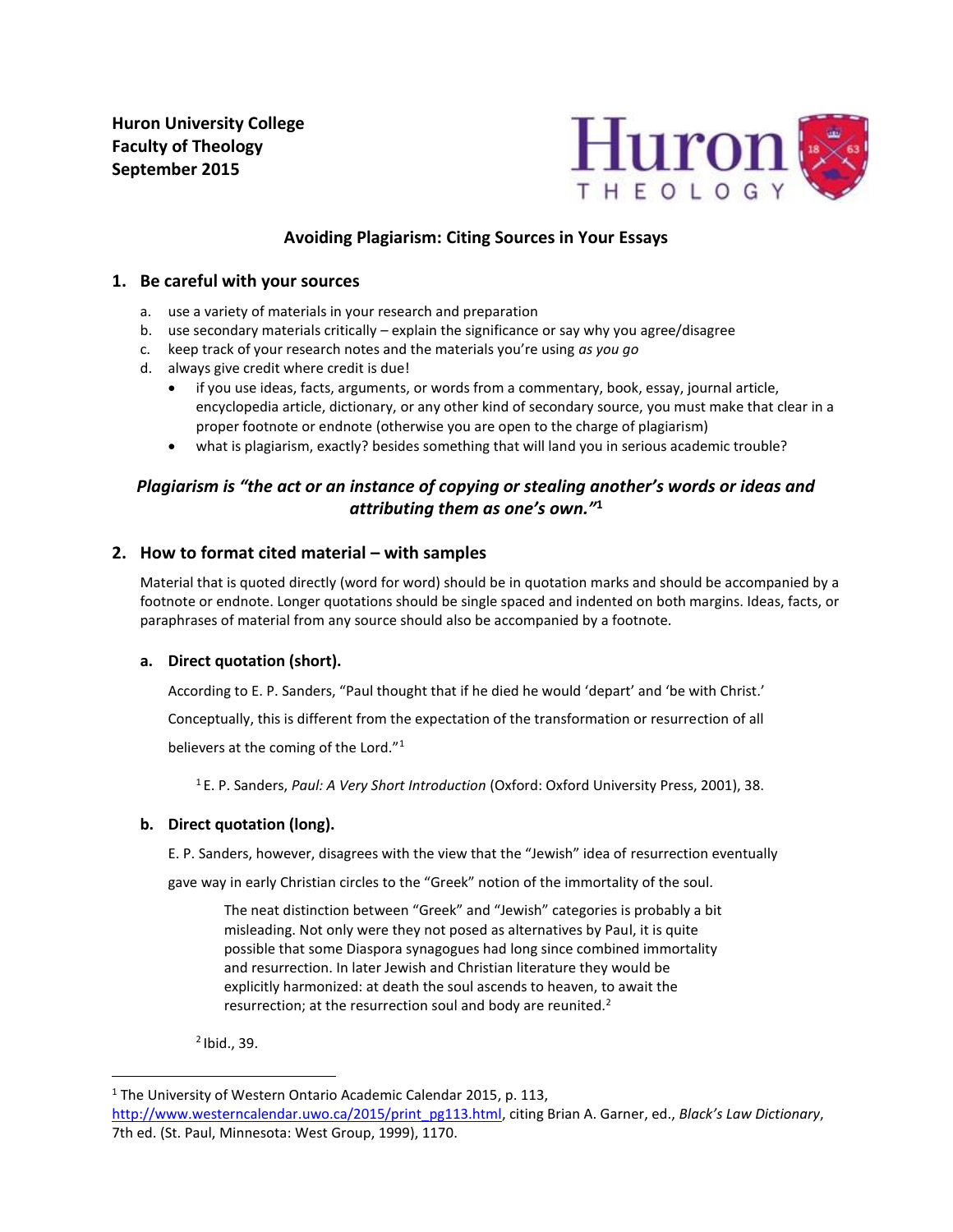#### **c. Indirect use of idea, fact, or argument.**

The two ideas of the immortality of the soul and the resurrection of the body were not considered, in Jewish circles outside Palestine, to be mutually exclusive categories.<sup>3</sup>

3 Sanders, *Paul*, 39.

### **3. Format your references correctly**

References to scholarly or secondary literature of any kind must be clear, complete, and properly formatted. Although other professors may have different preferences, I advise my students to use the style formats of:

*The Chicago Manual of Style*, 16th ed. (Chicago: University of Chicago Press, 2010). PE 1408.U54 2010 QREF – or via Western Libraries catalogue – or at <http://www.chicagomanualofstyle.org/16/contents.html>

Western Libraries Chicago cheat sheet - <http://www.lib.uwo.ca/files/styleguides/Chicago.pdf>

Kate L. Turabian, *A Manual for Writers of Term Papers, Theses, and Dissertations*, 8th ed. (Chicago: University of Chicago Press, 2013). LB 2369.T8 2013 QREF – *ask at the Huron reference desk* 

### **a. Footnotes or endnotes?**

Footnotes are easier for the reader than endnotes, and are not hard to format. Here are some examples of how to cite different kinds of material in the Chicago/Turabian style.

#### *Book*

<sup>1</sup> Gary D. Badcock, *The House Where God Lives: Renewing the Doctrine of the Church for Today* (Grand Rapids, Michigan: Eerdmans, 2009), 55.

#### *Book in a series and/or in a later edition*

<sup>2</sup> Todd Townshend, *The Sacramentality of Preaching: Homiletical Uses of Louis-Marie Chauvet's Theology of Sacramentality,* American University Studies Series VII, Theology and Religion 286 (New York: Peter Lang, 2009), 14.

3 Ingrid Mattson, *The Story of the Qur'an: Its History and Place in Muslim Life*, 2nd ed. (Oxford: Wiley Blackwell, 2013), 66.

#### *Journal article*

<sup>4</sup> T. M. Lemos, "The Apotheosis of Rage: Divine Anger and the Psychology of Israelite Trauma," *Biblical Interpretation* 23 (2015): 104.

\* note: full page range of article (e.g., 101-121) must be given in the bibliography.

#### *Journal article from an online database*

<sup>5</sup> Lizette Larson-Miller, "Caring for the Sick: A Historical Overview of a Central Ministry of the Church," *Liturgical Ministry* 16 (2007): 179.

[http://search.ebscohost.com.proxy1.lib.uwo.ca/login.aspx?direct=true&db=rfh&AN=ATLA0001619267&si](http://search.ebscohost.com.proxy1.lib.uwo.ca/login.aspx?direct=true&db=rfh&AN=ATLA0001619267&site=ehost-live) [te=ehost-live.](http://search.ebscohost.com.proxy1.lib.uwo.ca/login.aspx?direct=true&db=rfh&AN=ATLA0001619267&site=ehost-live)

\* note: even if accessed electronically, all the info for the hard copy of the article must still be given

#### *Essay in a multi-author collection*

<sup>6</sup> Darren C. Marks, "Living in a Global World and in a Global Theological World," in *Shaping a Global Theological Mind*, ed. Darren C. Marks (Aldershot, UK; Burlington, VT: Ashgate, 2008), 3-4.

\* note: full page range of essay must be given in the bibliography.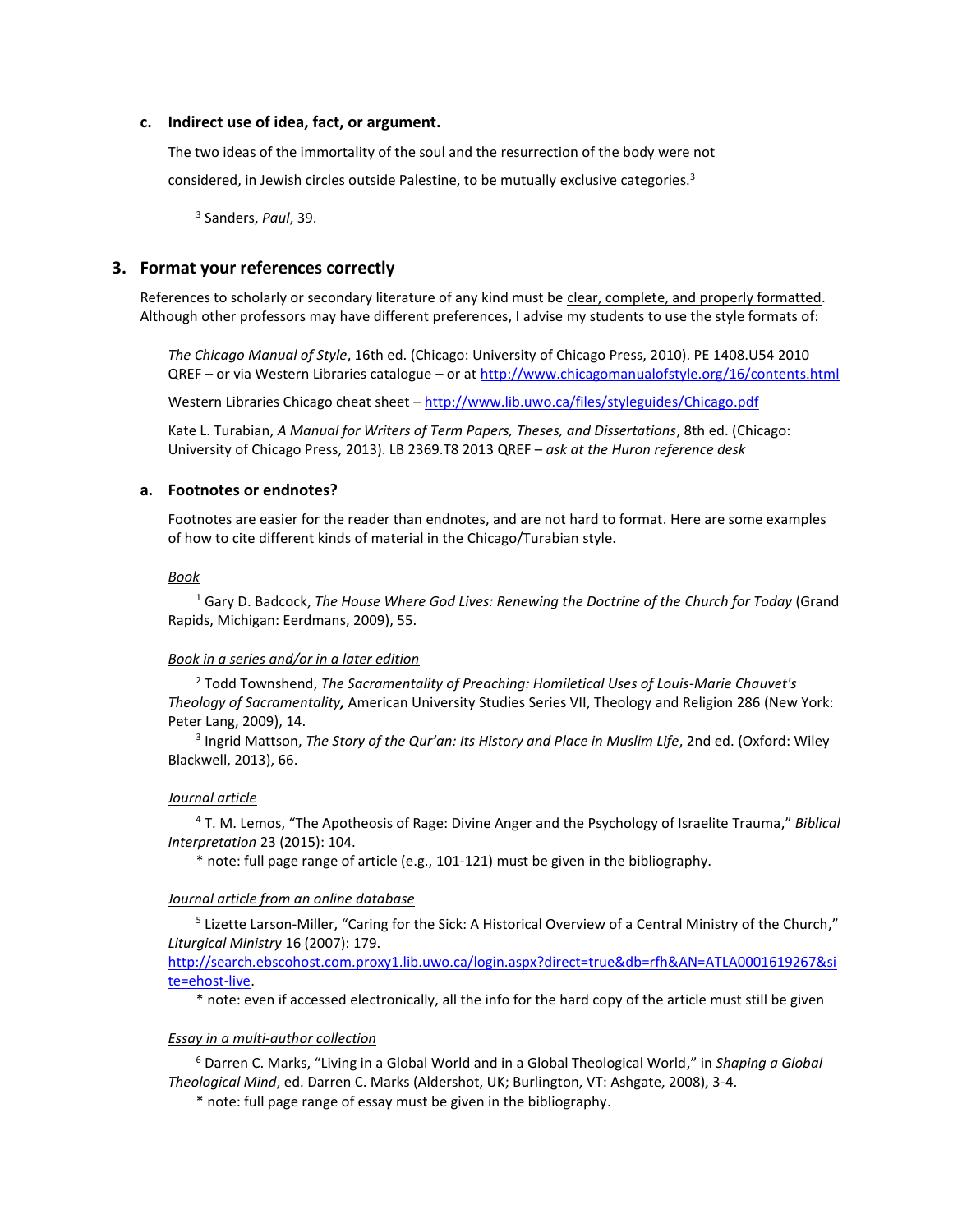### *Dictionary/encyclopedia article with named author*

<sup>7</sup> Daniel A. Smith, "Afterlife," in *The Routledge Encyclopedia of Ancient Mediterranean Religion*, ed. Eric Orlin et al. (London; New York: Routledge, 2015), 17.

\* note: full page range of article must be given in the bibliography.

\* note: it is not sufficient just to give the dictionary or encyclopedia and the page.

### *Commentary in multi-volume work*

<sup>8</sup> Gail R. O'Day, "The Gospel of John: Introduction, Commentary, and Reflections," in *The New Interpreter's Bible*, ed. Leander E. Keck and others (Nashville: Abingdon, 1994-2002), 9.765.

\* note: author, title, and full page range of section must be given in the bibliography.

### *Reference to a source already mentioned in a previous footnote*

Use just the author's name and a short title - especially if you've used more than one title by the same author):

<sup>9</sup> Lemos, "Apotheosis of Rage," 106.

<sup>10</sup> Badcock, *House Where God Lives*, 33.

Or, if you're referring to the work mentioned in the immediately preceding footnotes, you can use "ibid." with a page number (or without, if referring to the same page):

 $11$  Ibid.

 $12$  Ibid., 34-35.

## **b. Materials accessed via the internet.**

Generally it is wise to be careful in "doing research" on the internet. For example, if you were to "Google" the term "Historical Jesus", not everything that pops up will be from a reliable or scholarly source (and even if it were, it would probably not give proper credit to the original sources). There are a lot of cranks out there – even religious cranks! ;) And yes, they tinker with the Wikipedia articles too. However, you can do much of your research online via the UWO Library, including reading some books in an electronic format or reading online journal articles that otherwise you would have to access in the "real" periodical section of the Huron library. And quite often, if you know where and how to look online, you can find books and other sources that we would not have in our library. Try books.google.ca – for "limited previews" of books (depending on their age and publisher).

## *Online journal article*

<sup>13</sup> Daniel A. Smith, "'Look, the place where they put him' (Mark 16:6): The space of Jesus' tomb in early Christian memory," *HTS Teologiese Studies / Theological Studies* 70 (2014). [http://www.hts.org.za/index.php/HTS/article/view/2741.](http://www.hts.org.za/index.php/HTS/article/view/2741)

## *Other online source*

For a website or blog or whatever, give as much information as you can, as neatly as you can:

<sup>14</sup> Daniel A. Smith, "Narrative, Historicity, and Verisimilitude in the Passion Narratives; or, What I Learned from 'Big Fish' about Reading the Bible," *Bible and Interpretation* (February 2012). [http://www.bibleinterp.com/opeds/smi368027.shtml.](http://www.bibleinterp.com/opeds/smi368027.shtml)

## **c. Bibliography items.**

What should you include? Not everything you looked at or touched or heard about or signed out of the library. Only include sources you actually used (and again: that includes word for word quotations, but also ideas, facts, arguments, etc.).